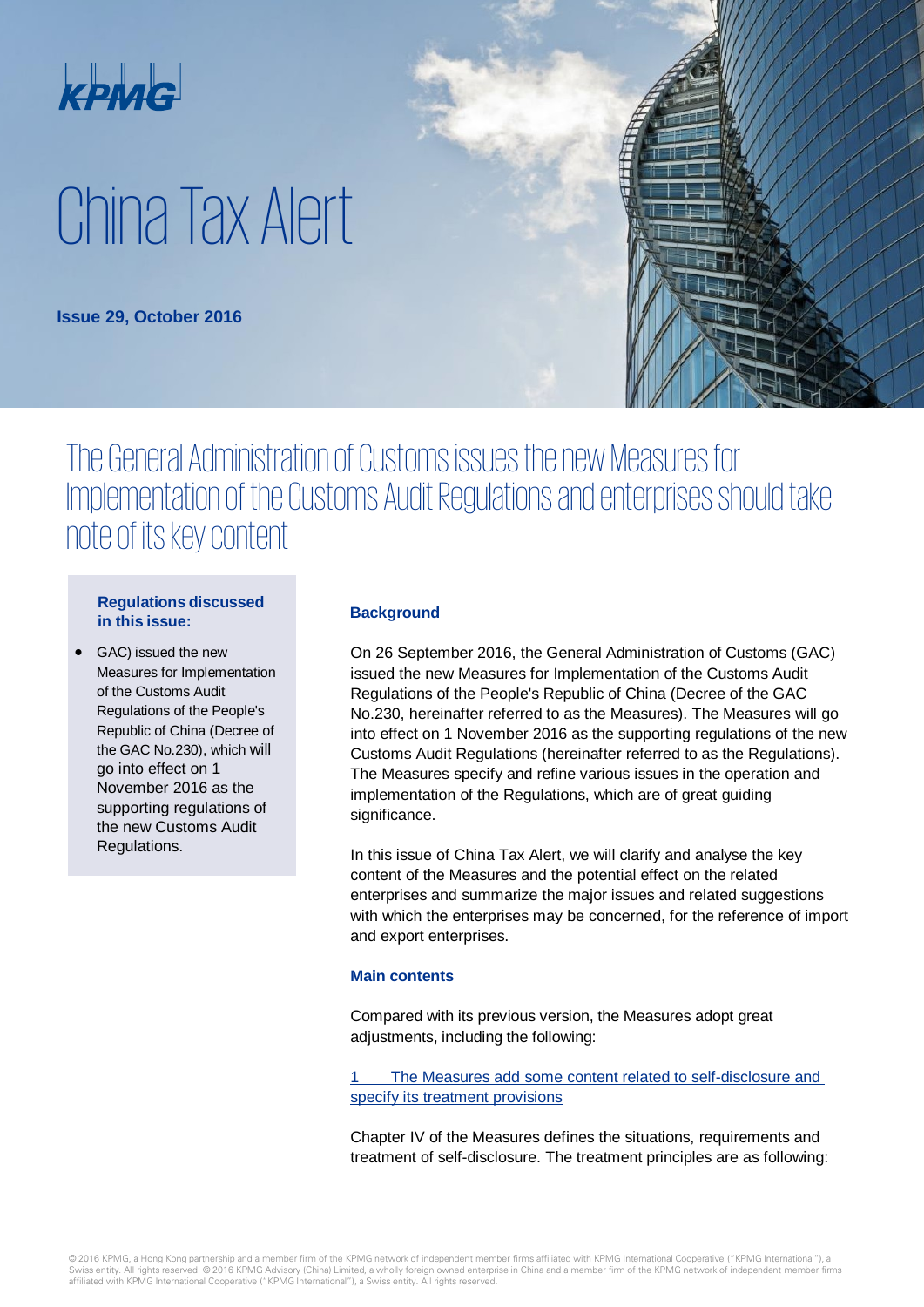- A company who commits a violation of the Customs supervision provisions shall be given a lighter or mitigated administrative punishment.
- Where the above violation is of a minor illegal implication, and the violator promptly puts it right and causes no harmful consequences, no administrative penalty shall be imposed.
- Where a company self-discloses the related information and pays back the related import taxes, Customs may reduce or eliminate his late payment surcharge.

#### 2 The Measures add the specified provisions in relation to introducing third-party agencies

It matches with the related requirements of the new Regulations. Based on the Regulations issued at an earlier stage, the Measures adopt more detailed provisions, specifying:

- Customs may entrust professional accounting and tax organisations etc. to give professional comments which, upon the recognition of Customs, may be regarded as evidence materials to the facts ascertained in the Customs Audit.
- Professional comments of professional accounting, tax organisations etc. entrusted by the auditee may serve as reference for the Customs Audit.

#### 3 The Measures add provisions about Customs Audit jurisdiction

The Customs Audit shall be conducted by Customs in the place of registration of the auditee. Where the place of registration of the auditee is different from the place of goods declaration or the importing or exporting places, the Customs Audit may also be conducted by Customs of the goods declaration place or the importing or exporting places. The GAC may designate or organise District Customs at the lower level to conduct Customs Audit across different Customs districts. District Customs may designate or organise Customs Houses at the lower level to conduct Customs Audits in its Customs district. The jurisdiction model of "taking the registration places as major focuses, importing and exporting places as secondary and specific places as supplementary" is determined primarily.

The Measures add some Customs treatment measures adopted against irregularities:

- Customs may, in accordance with the related regulations, adjust the credit ratings of those who do not cooperate with Customs to carry out work according to the Regulations.
- Where Customs discovers that an auditee fails to keep or prepare accounts books, or removes, conceals, tampers with or destroys the accounts books, Customs shall report to the local Bureau of Finance of the People's Government above county level at the location of the auditee.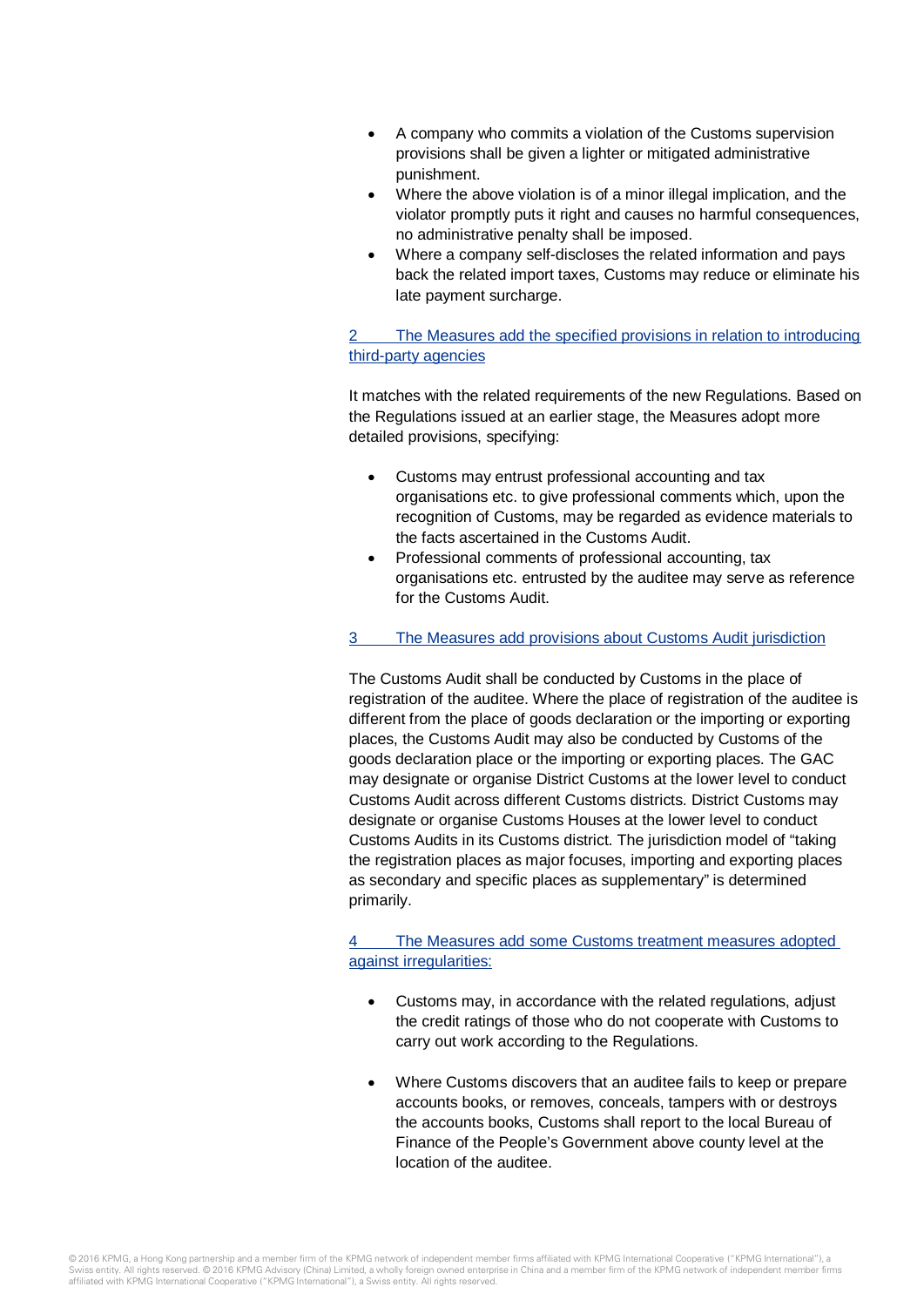#### 5 Other related amendments:

- Adding the actual consignee or consigner of the imported or exported goods as auditee.
- Revising "the Customs Audit period of tax-free and tax-reduced imports and exports" to "within the Customs supervision period and three-year period thereafter". This amendment specifies the Customs Audit period to be within three years from Customs clearance of imports and exports or within the Customs supervision period for bonded goods, tax-exempt and tax-reduced imports and exports and the three-year period thereafter. The retention period of the documents and related materials is the same as the above period.
- Adding some content related to trade investigations. Customs may carry out trade investigations and collect information from related associations, governments and enterprises.
- Adding some provisions for checking and copying documents in the Customs Audit. The Measures define, at length, the procedures and other requirements and specify the enterprises' obligations for cooperative assistance.
- Adding some provisions about suspending the Customs Audit under particular circumstances. Where the auditee is missing or is terminated and there is no successor for his rights and obligations, the Customs may suspend the Customs Audit.
- Adding treatment against the refusal of signing for the Customs Audit conclusions. Customs may retain the documents as if they were signed for in accordance with regulated procedures and conditions.

#### **KPMG observations**

The new Measures, being of positive significance in regulating the law enforcement of the Customs and protecting the lawful rights and interests of the enterprises, are refinements and supplementary to the new Regulations. The enterprises need to pay attention on the following issues in the future: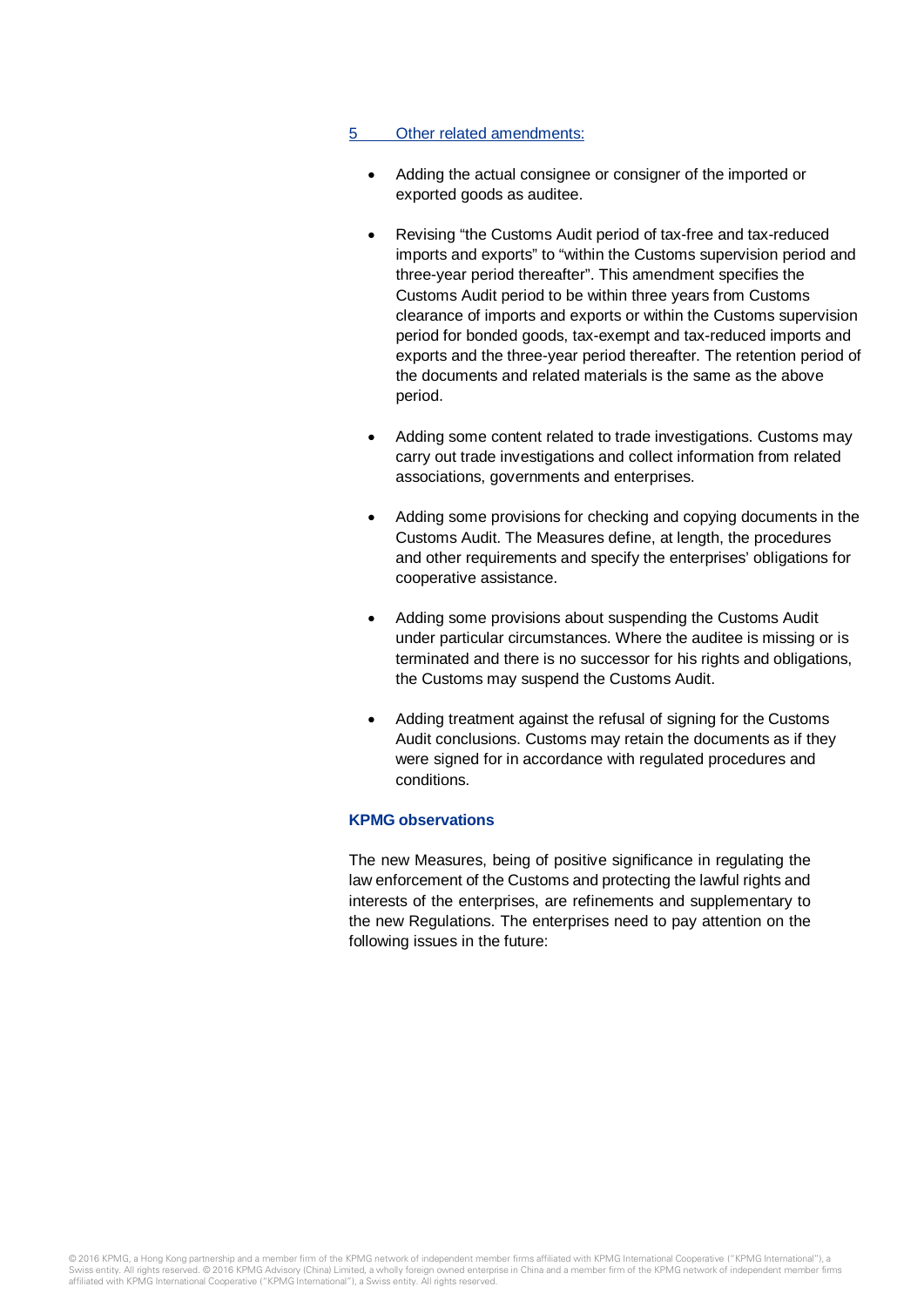#### 1 Self-disclosure

On the basis of the fundamental provisions of the Regulations, the Measures set up detailed provisions for self-disclosure and especially refine and specify the treatment principles, which solves the problem of lacking a basis for law enforcement and specific regulations of the enterprises' self-discipline management and also provides lawful protection for self-disclosure and standards for practical operation. The enterprises can actively launch and use self-discipline management methods based on their actual situations to improve their trade compliance.

#### 2 Third-party agencies involved in the Customs Audit

During recent years, Customs have made great progress to engage the assistance of social resources in its administrative process. Customs in various regions have conducted many trials introducing third-party organizations to assist with the Customs Audit. The Measures specify these principles, requirements and effects. The enterprises can take advantage of the professional firms in completing the Customs Audit. We learn that Customs will launch corresponding supporting regulations in this regards subsequently. KPMG will pay constant attention to this issue.

#### 3 Enterprises' responsibilities for cooperation.

The enterprises should actively cooperate with Customs in the Customs Audit, summiting the related documents and materials. If they do not act in cooperation with the Customs as stated in the Regulations, and do not make corrections within the stipulated period, their credit ratings may be affected. If their treatment of accounts books does not comply with the related requirements, Customs shall report this to the local Bureau of Finance, which may result in other negative effects on the enterprises. The enterprises should enhance their capability for accounts books management and consult professional advice on how to improve their accounting systems when necessary.

#### 4 A consignee or consigner as the auditee

The Customs may regard a consignee or consigner as the auditee and conduct extended Customs Audit under circumstances when the foreign trade agent or the "intermediary" only performs a function of formality and the consignee or consigner dominates the actual trade. It is possible that these kind of enterprises may need to enter into the Customs Audit at later stage. We suggest that they put more emphasis on regulating their operation and performing internal standardized management in advance.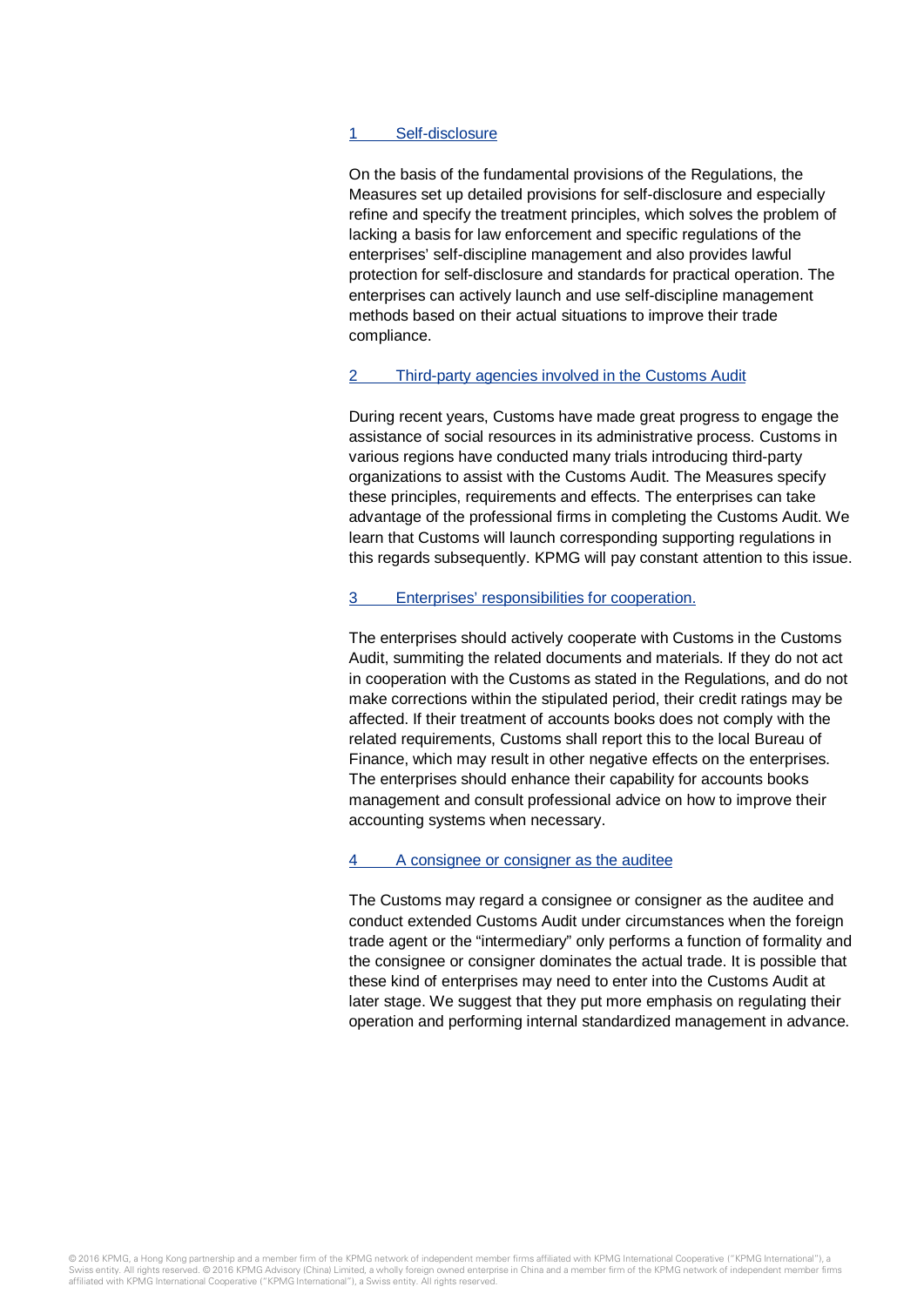#### 5 Documents and related materials.

The Measures specify the retention period of the documents and related materials, which is within three years from Customs clearance of imports and exports or within the Customs supervision period for bonded goods, tax-free and tax-reduced imports and exports and the three-year period thereafter. We suggest the enterprises strengthen their record keeping to avoid any effect on the Customs Audit due to the retention of the documents and related materials.

#### **Services that KPMG provides**

Suggesting the related import and export enterprises make preparations to react in the developing and changing Customs Audit environment, KPMG provides services in relation to:

- Assisting enterprises to enhance their Customs compliance and internal control management, including customs clearance operation, import and export tax payment, management of taxexempt and tax-reduced equipment and foreign exchange management;
- Assisting with the application and certification of high credit rating enterprises (AEO, etc.) and raising the credit ratings of enterprises which include pre-assessment, risk improvement, materials preparation, application filing, follow-up tracking and certification assistance;
- Assisting the enterprises to carry out a "health check" for the importation and exportation business, identifying and assessing the potential risks, optimising internal management and constructing risk control mechanism;
- Assisting the enterprises with their self-discipline management and providing professional solutions;
- Assisting the enterprises to cooperate with Customs in the Customs Audit and providing professional assessment reports in relation to their importation and exportation business.